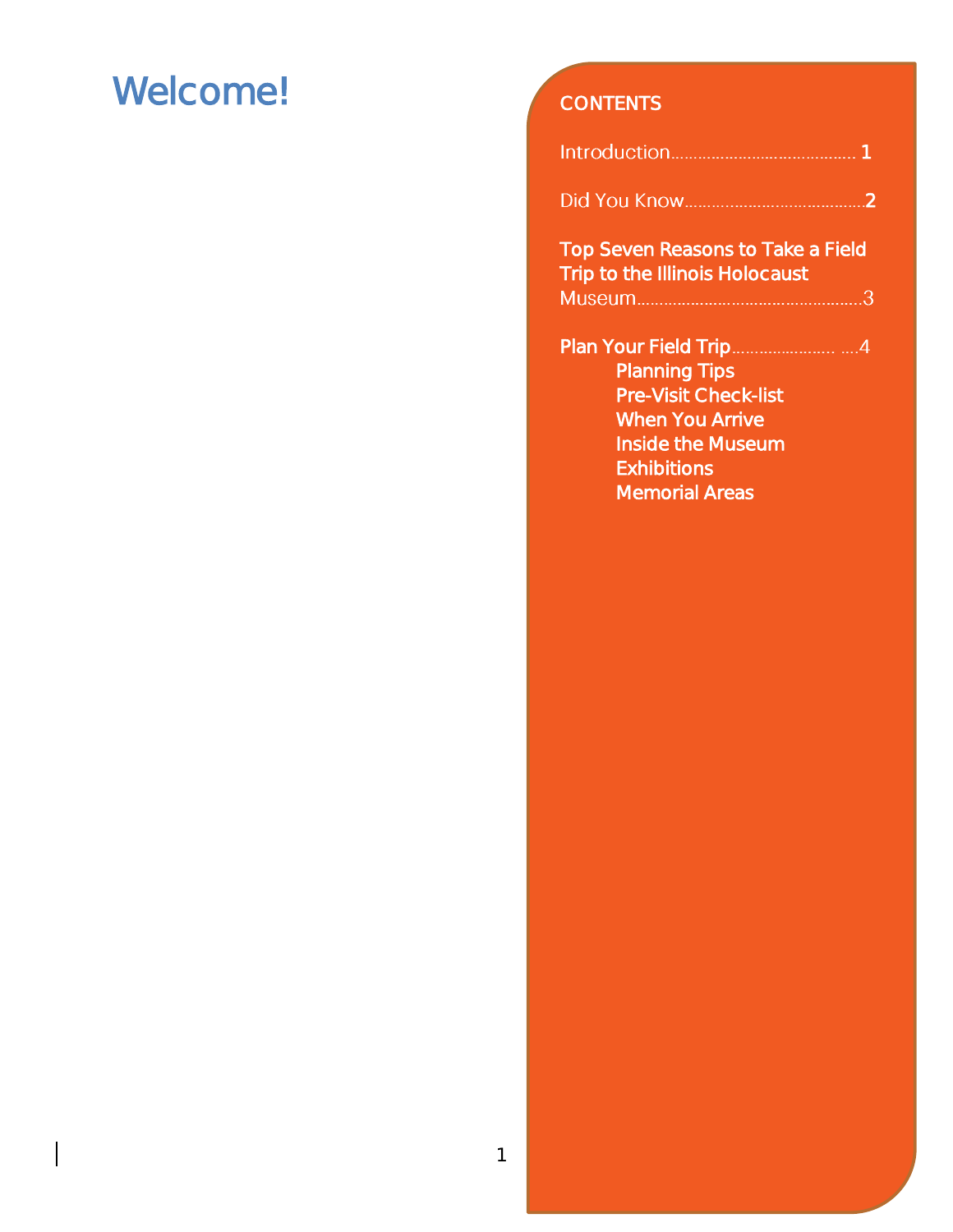### *Thank you for choosing to visit the Illinois Holocaust Museum & Education Center.*

IHMEC is dedicated to preserving the legacy of the Holocaust by honoring the memories of those who were lost and by teaching universal lessons that combat hatred, prejudice and indifference. The museum fulfills its mission through the exhibition, preservation and interpretation of its collections and through education programs and initiatives that foster the promotion of human rights and the elimination of genocide.

This Pre-Visit packet was developed to prepare you and your students for your visit to the Museum. For all school groups, a visit to the Museum is inquiry-based: we ask students to respond to materials they see on their Museum tour while involving them in a conversation about the meaning and relevance of the objects they see, stories they hear and experiences they participate in. An Illinois Holocaust Museum visit is meant to engage students and spark their interest. If we

succeed, students will leave with more questions than answers, as well as a desire to learn more.

### HOW TO PREPARE YOUR STUDENTS FOR A VISIT

We are confident that the contents of this pre-visit packet will enable you to maximize the educational potential of your visit and engage all of your students.

We do encourage you to visit our website for additional and helpful pre-visit resources such as, an Exhibition Guide. Pre-visit activities, field trip observation worksheet, and post-visit materials. You will also find resources, such as a Holocaust Chronology or Glossary, to photocopy and give as handouts to students.

## Did You Know?

 $\overline{a}$ 

Ì

- The Illinois Holocaust Museum & Education Center is the second largest Holocaust Museum in the country.
- The Museum's Karkomi Holocaust Exhibition has over 500 artifacts, documents, and photographs on display, as well as a 20<sup>th</sup> Century German rail car of the type used during the Holocaust.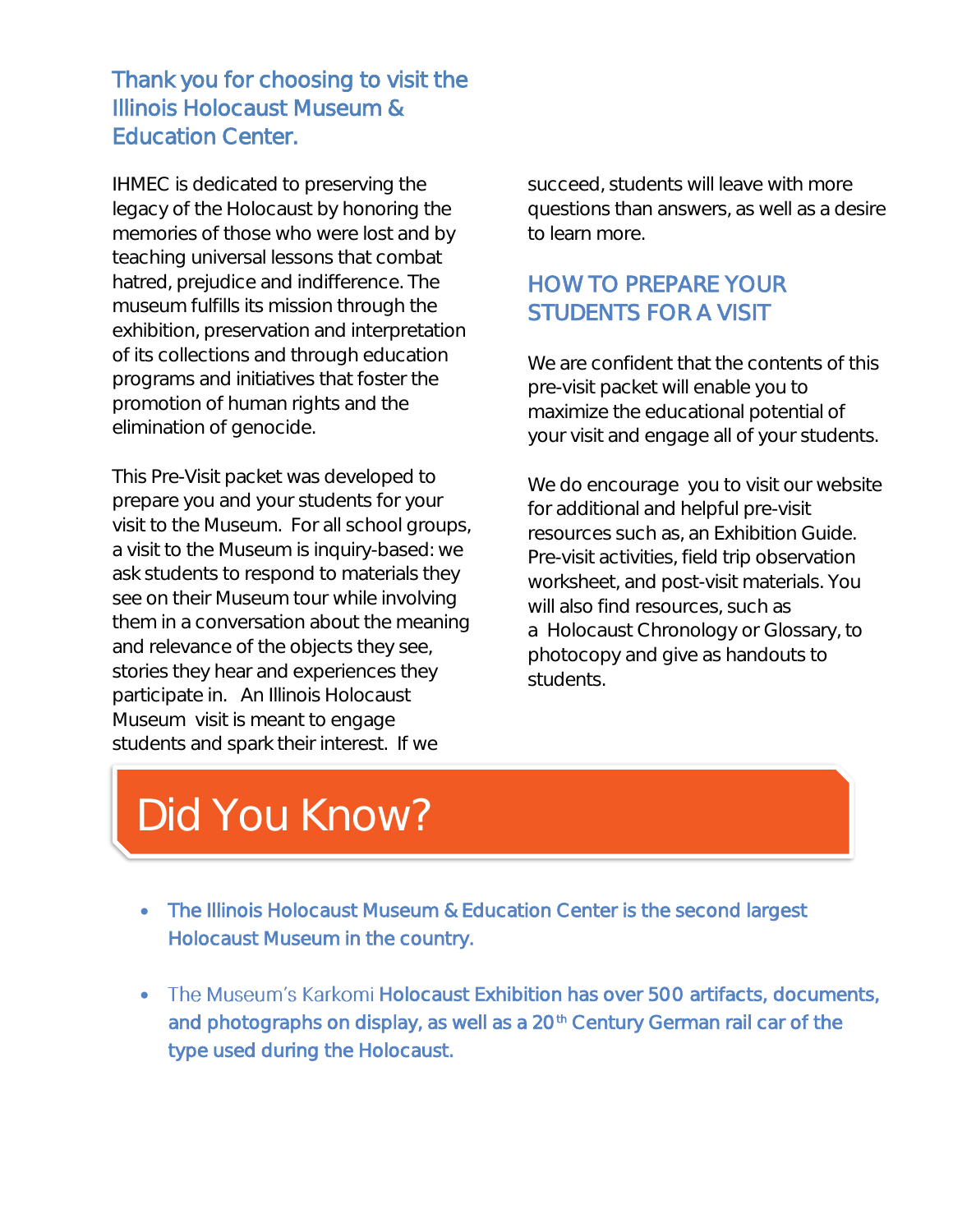- Illinois became the first state in the entire country to mandate the teaching of the Holocaust in all public elementary and high schools, effective January 1, 1990. In 2005, the Museum helped expand the Mandate to include the study of other modern genocides.
- The Museum was created in response to an attempted Neo-Nazi demonstrating in Skokie, IL in the late 1970s, where at the time 7,000 survivors of the Holocaust lived.
- The architectural features of the Illinois Holocaust Museum & Education Center affirm its place as both monument and memorial. Designed by renowned Chicago architect Stanley Tigerman, the 65,000-square-foot space incorporates historical and emotional symbolism as a response to the inhumanity of the Holocaust.
- A visit to the Illinois Holocaust Museum & Education Center aligns with Common Core State Standards for Social Studies, and English Language Arts. Students can practice reading and comprehending informational texts. They can also analyze content in multiple formats of media, as well as write informative/explanatory narratives based on their field trip experience.

Top Seven Reasons to Take a Field Trip to the Illinois Holocaust Museum & Education Center

 I I ì

- 1. Enhance student learning of history of the Holocaust as told through the personal belongings, photographs, historical records, and stories of local survivors and eyewitnesses.
- 2. Teach students why, how, what, when and where the Holocaust took place, including key historical trends/antecedents that led up to and culminated in the "final solution."
- 3. Apply examination and questioning of primary and secondary sources through the use of film, interactive text and graphics, diaries, letters, newspapers, and first-person testimony, actively engaging students in a direct connection with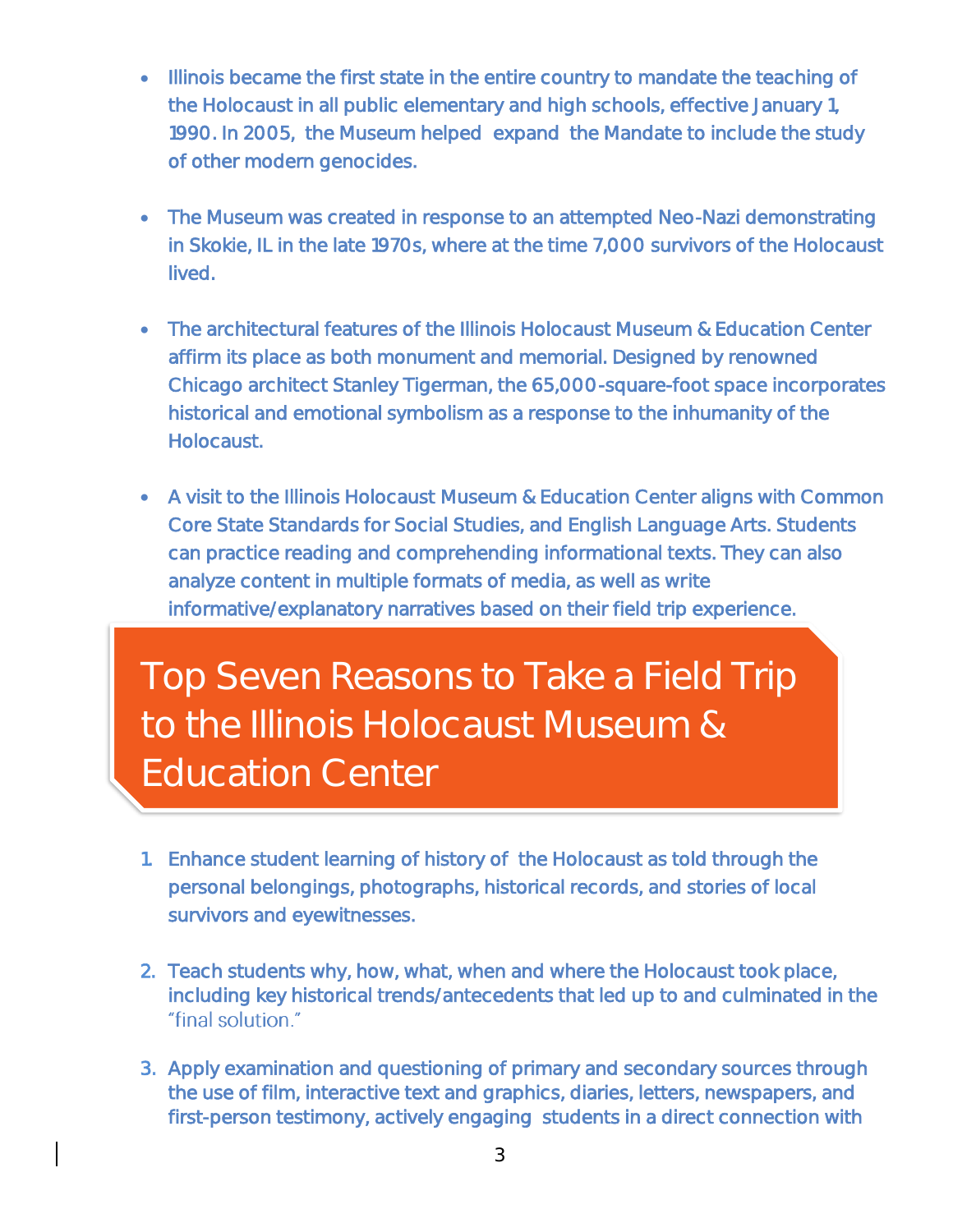the ideas of those involved in the Holocaust, and bringing a more personal dimension.

- 4. Improve critical thinking and problem-solving skills by transforming history into lessons for today, inviting students to discuss the power of choice, responsibility, citizenship, and human rights, and to discover what influences our decisions to act as bystanders or upstanders in response to inhumanity.
- 5. Increase historical empathy and civic engagement by empowering students to take a stand for themselves and on behalf of others while motivating students to take informed, constructive, collaborative, and positive action in their community and around the world.
- 6. Apply historical knowledge to real and relevant problems today. Connect the history and lessons of the Holocaust with other modern genocides and human/civil rights issues locally, nationally, or around the world
- 7. Offers students a unique experience that cannot be replicated in the classroom.

It's easy! To schedule your field trip, complete the registration form at our website [www.ilholocaustmuseum.org.](http://www.ilholocaustmuseum.org/) Due to popularity of school group visits, reservations must be made in advance. Your visit will be confirmed via email within 10 days of your request. If you don't receive a confirmation letter, call 847.967.4840. We look forward to your visit.

# Planning Tips

- Expect your group journey through the Museum to take a minimum of 2 to 2.5 hours. Visits begin at 10am Monday through Sunday.
- Indicate the size of your group. Maximum size of group is 60 for a teacher led tour.
- Divide your students into groups of ten prior to arriving at the Museum.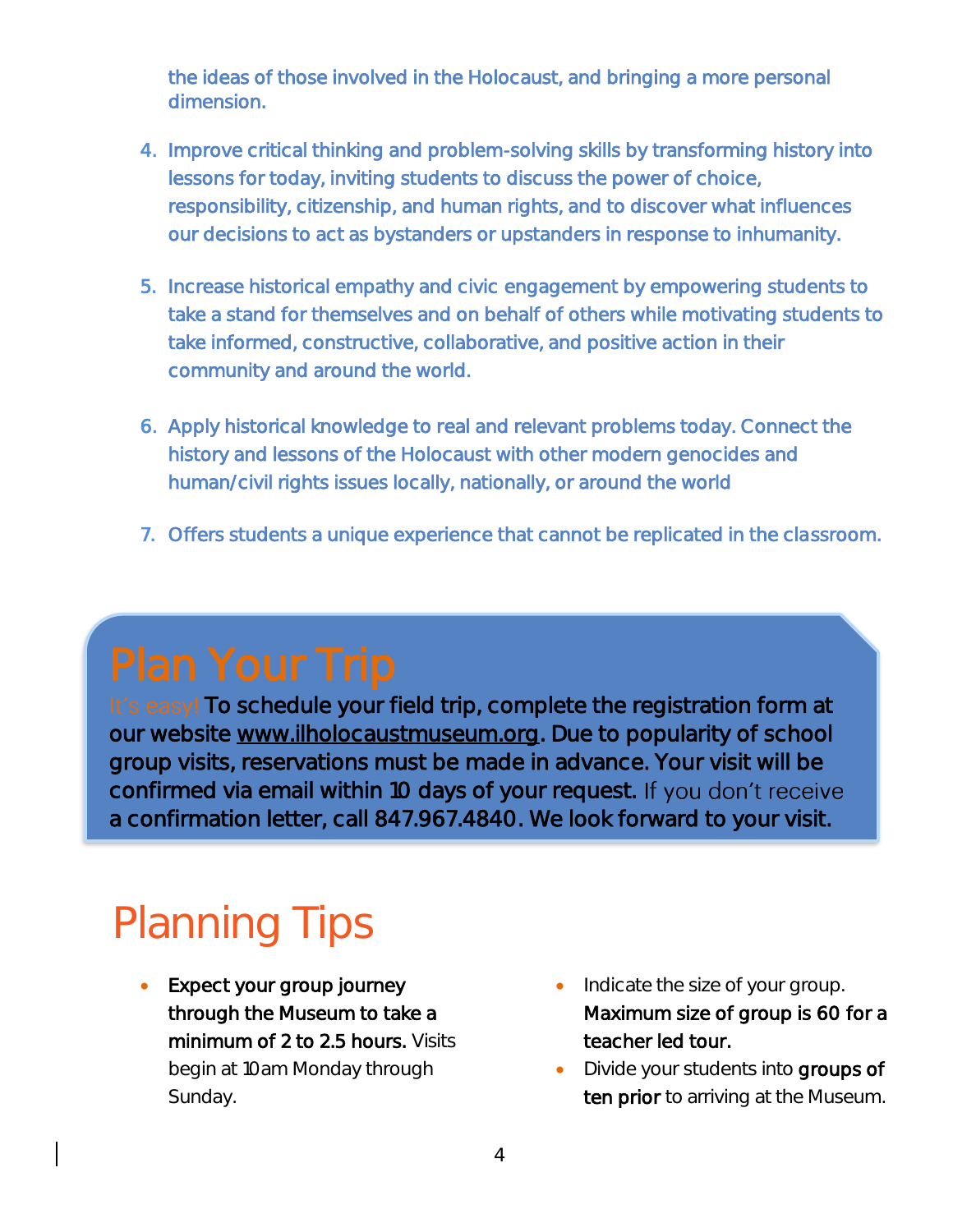- Secure one chaperone for every ten students in grade 7 and above. Each adult exceeding the 1:10 ratio will be charged \$12 or \$8 for seniors.
- For your safety, all items brought into the Museum are subject to inspection.
- **Backpacks are not allowed in** exhibition spaces. Large items will need to be left on the bus.
- Pens of any kind are not allowed in the exhibition areas. Only pencils are allowed
- Be quiet and respectful of others. Please do not use your cell phones.

| Students, ages 8-22         | \$8 Jan-    |
|-----------------------------|-------------|
|                             | June        |
| Special incentive pricing   | \$5 Jul-Oct |
|                             | \$6 Nov-    |
|                             | Dec         |
| Chaperones up to 1:10 ratio | <b>FREE</b> |
| Medical / Behavioral Aides  | FRFF        |
| <b>Bus Drivers / Tour</b>   | FRFF        |
| Operators                   |             |
| Chaperones above 1:10       | \$15.00     |
| ratio                       |             |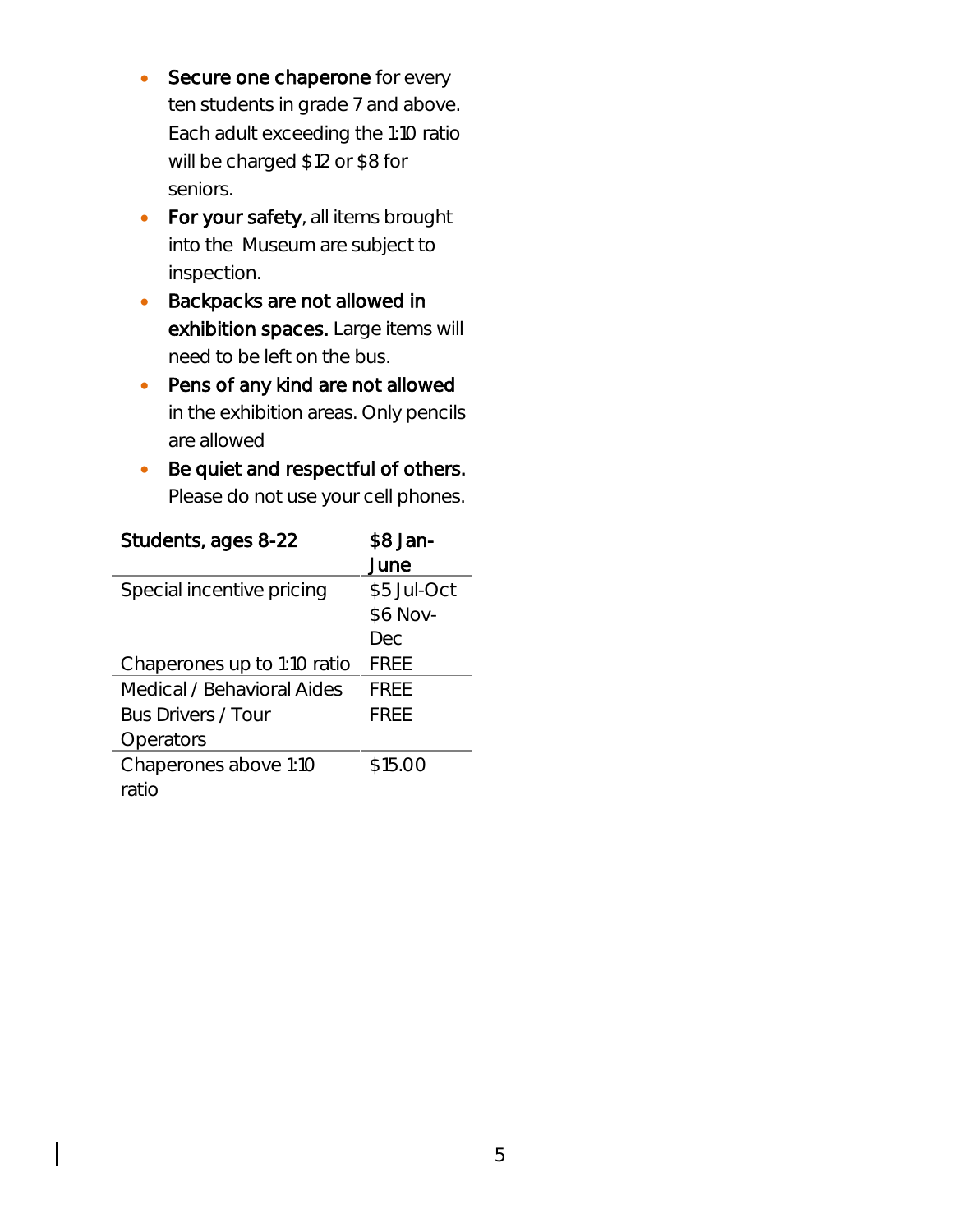## Previsit Check List

- □ Prepare to register online at [www.ilholocaustmuseum.org](http://www.ilholocaustmuseum.org/)
	- o Choose three potential field trip dates
	- o Determine total number of students and chaperones
- $\Box$  Complete the online field trip application.
- □ Complete necessary school paperwork (e.g. field trip application, student permission slips, etc.
- □ Coordinate transportation.
- $\square$  Recruit Chaperones.
- $\Box$  Divide students into groups of 10 with one chaperone
- $\Box$  Pass out pre-visit packet to chaperones with maps.
- $\square$  Review policies of Museum.
- $\Box$  Prepare itineraries for chaperones to guide students through the exhibitions.
- $\square$  Complete suggested pre-field trip activities in the classroom.

### When You Arrive

#### Bus Drop-Off, Parking and Directions

School bus and motor coach unloading and loading will take place in front of the Museum's main entrance. Buses should enter the signed "Museum Entrance" area and pull up to the "dark side" of the museum building. Students/chaperones should not unload from the bus until you have been greeted by a museum representative for you orientation. After your students have unloaded please direct your bus driver to the main museum parking lot on the west side of the museum where they will find special bus parking slots. Please direct your driver that

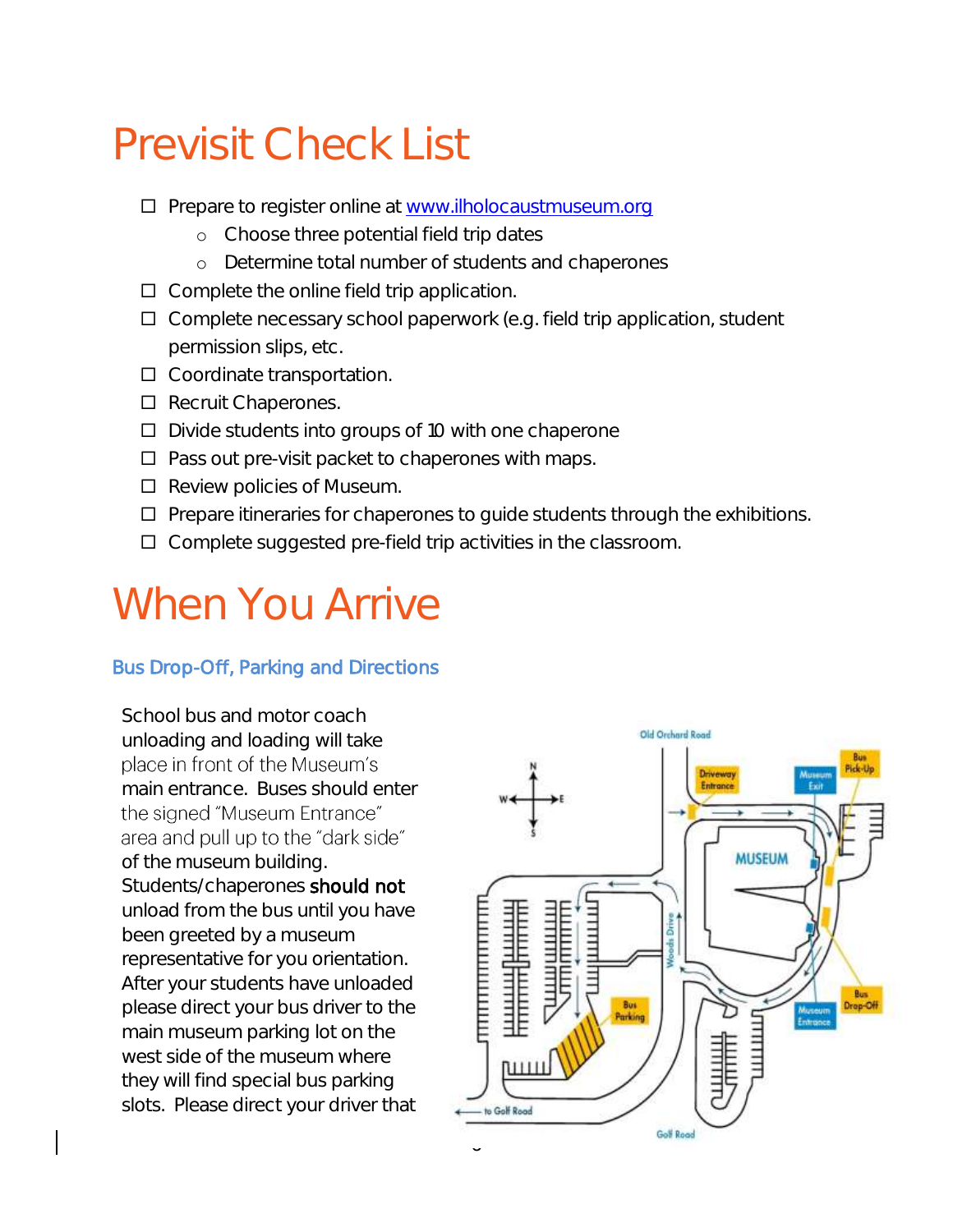bus engines must be turned off when parked. Bus drivers are invited to join a group for their tour.

DRIVING - FROM THE SOUTH via I-294: Take the Tri-State Tollway (I-294) north to the Dempster St. east (US-14) exit. From the exit ramp, turn right onto Dempster Street (US-14). Drive east about 3.5 miles. Turn left onto Waukegan Road. Drive north about 1 mile. Turn right onto Golf Road. Drive east about 2 miles. Turn left onto Woods Drive. The Museum will be on your right.

DRIVING - FROM THE SOUTH via I-94: Take the Kennedy Expressway (I-90/94) west. Merge onto the Edens Expressway (I-94) going west to the Old Orchard exit. From the exit ramp, turn left onto Old Orchard Road. Turn left onto Woods Drive, about 1/4 mile down. The Museum will be on your left.

DRIVING - FROM THE NORTH via I-94: Take the Edens Expressway (I-94) east to the Old Orchard exit. From the exit ramp, turn right onto Old Orchard Road. Turn left onto Woods Drive, about 1/4 mile down. The Museum will be on your left.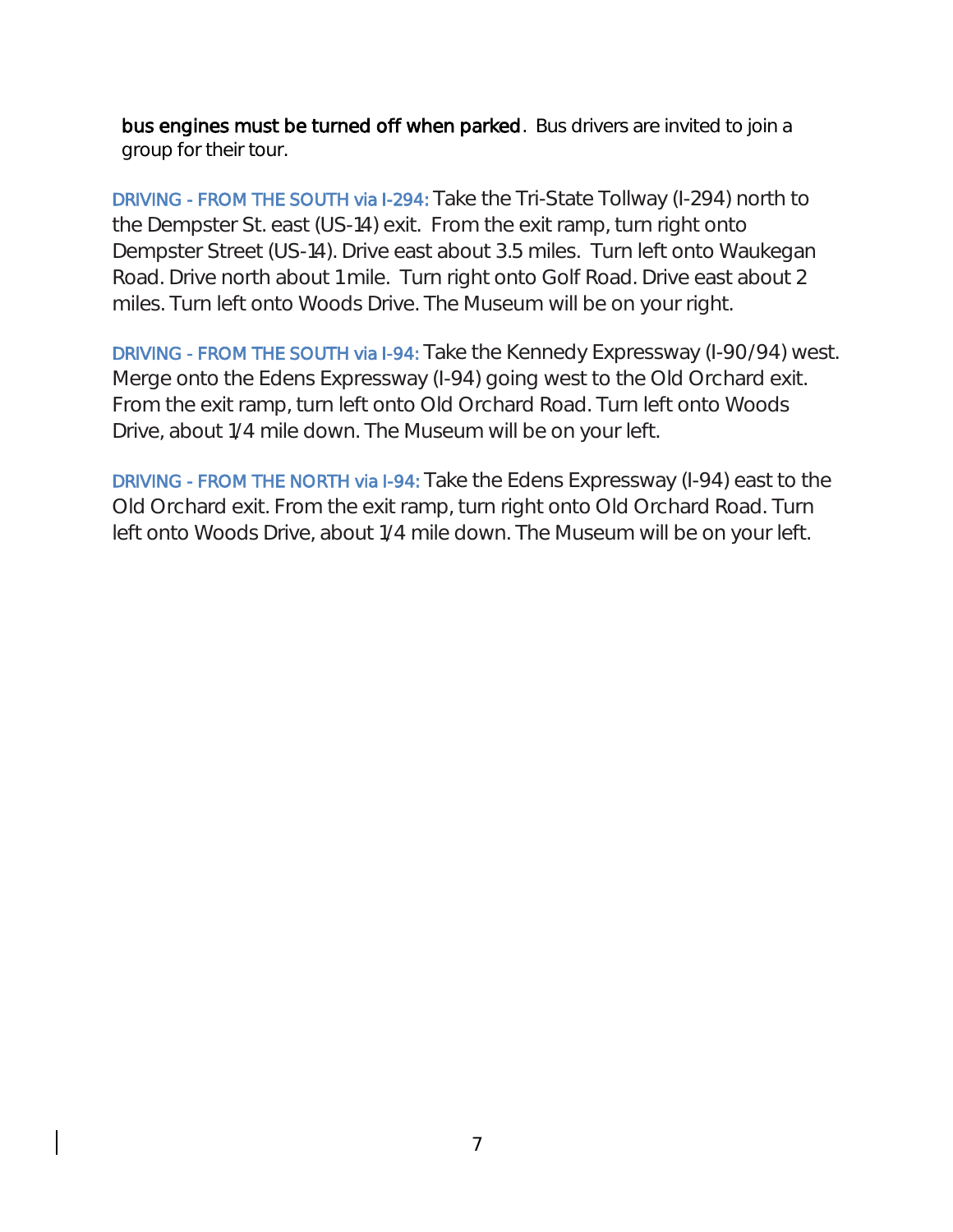### Inside the Museum

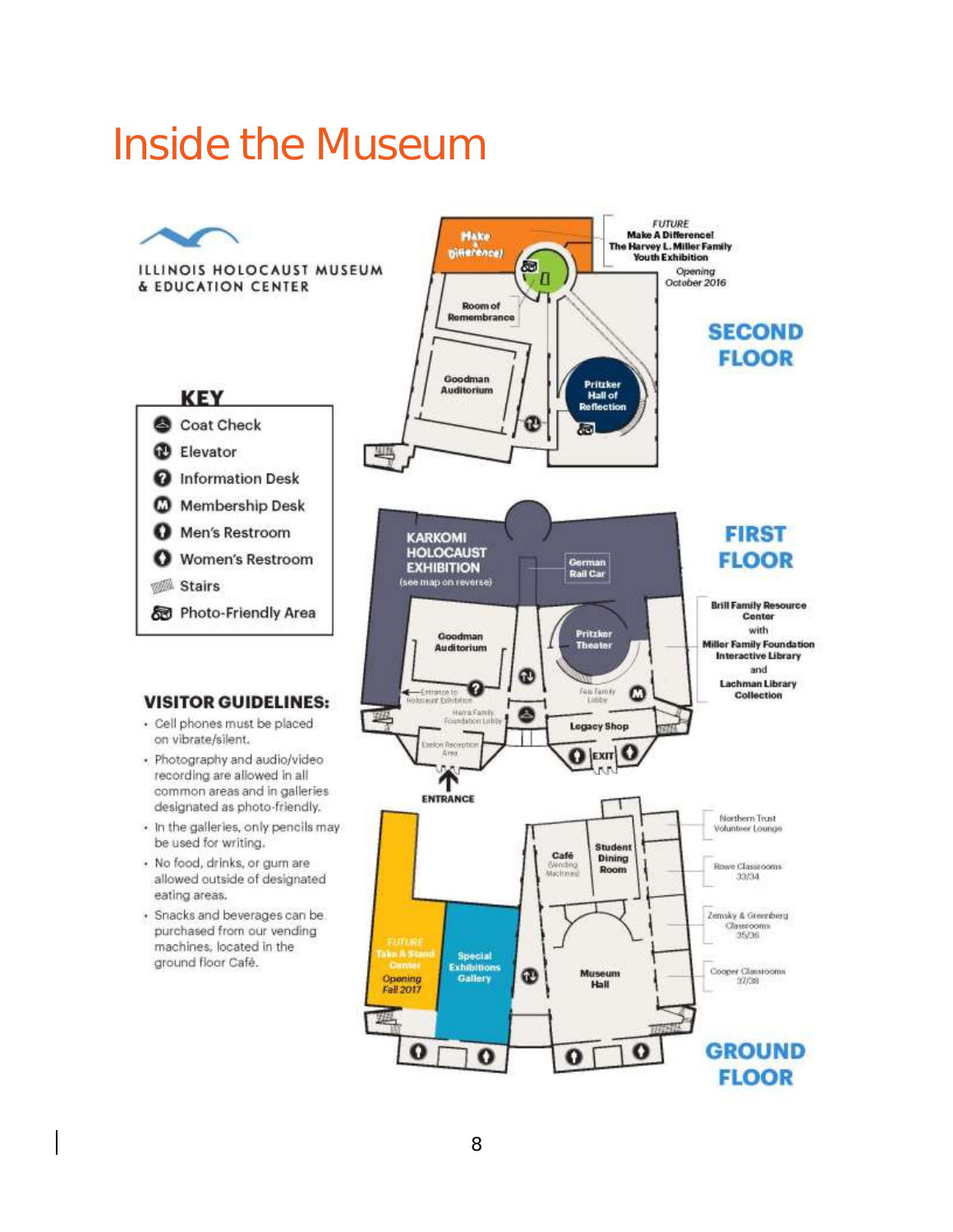#### **KARKOMI HOLOCAUST** On the evenings of November 9 and 10, 1938, which have come to be known as<br>Kristallnacht--the Night of Broken Glass **EXHIBITION** Arce (Dereczunski) Derman. the Nazis staped vicious state-sanctioned. antisemitic riots against the Jewish<br>communities in Germany and Austria. escaped deportation and joined Jewish partisans.<br>who were lighting in the 1 Introduction forest, Poland, ca. 1945. 2 World Before -<br>-<br>Deman family collector 3 Rise of Nazism 4 Life under the Swastika 14 5 11 **5** November Pogroms 6 World Response 17 23 24 7 World at War **8** Mosaic of Victims 25 9 Nazi Racism Spreads 12 22 19 18 10 Ghettos 13  $21$ 8 11 Mass Murder 26 12 The Final Solution: 15 10 Wannsee Conference 20 13 Deception 27 14 Deportation 15 Rail Car з 16 Camps 28 29 17 Getting the Word Out **18** Rescuers 19 Collaboration 2 20 Death Marches **SKOKIE** 21 Liberation German passports and 22 Return to Life identity cards stamped with 1978 1 a red "I," inserted at the 23 Political Aftermath request of the neutral Swiss **INVADED** government in 1938. 24 Departure and Arrival 25 Arrival in a New Country **BUT NOT** MBC colourus - Cour cay yi<br>Salasiar tamig Tomand You<br>Post, whil the Covent British<br>Salasit Cologine and Caster<br>Salasit Cologine and Caster<br>Salasit Cologine and Caster 26 Becoming Americans CONQUER 27 Neo-Nazi March on Skokie 28 Holocaust Awareness/ Poster made in response Survivor Empowerment A German rail car of the type to the proposed neo-Nazi 29 Closing Film/Pritzker Theater march in Skokie. used in Nazi deportation sits in the center of the building. EB/SC stockey of the O seal family

### **Exhibitions**

#### Karkomi Holocaust Exhibition

The Zev and Shifra Karkomi Holocaust Exhibition tells the story of the Holocaust, from pre-war German life, to ghettos and concentration camps, to eventual liberation and resettlement throughout the world, with a special focus on post-war life in Skokie. More than 500 artifacts, documents, and photographs help illustrate the narrative of the Holocaust, while testimonies from local survivors add personal detail. A [German](http://www.ilholocaustmuseum.org/pages/rail_car/132.php)  [rail car](http://www.ilholocaustmuseum.org/pages/rail_car/132.php) of the type used in Nazi deportation programs sits in the center of the building. The exhibition concludes with a summary film in the Pritzker Theater that connects the lessons of the Holocaust with other genocides.